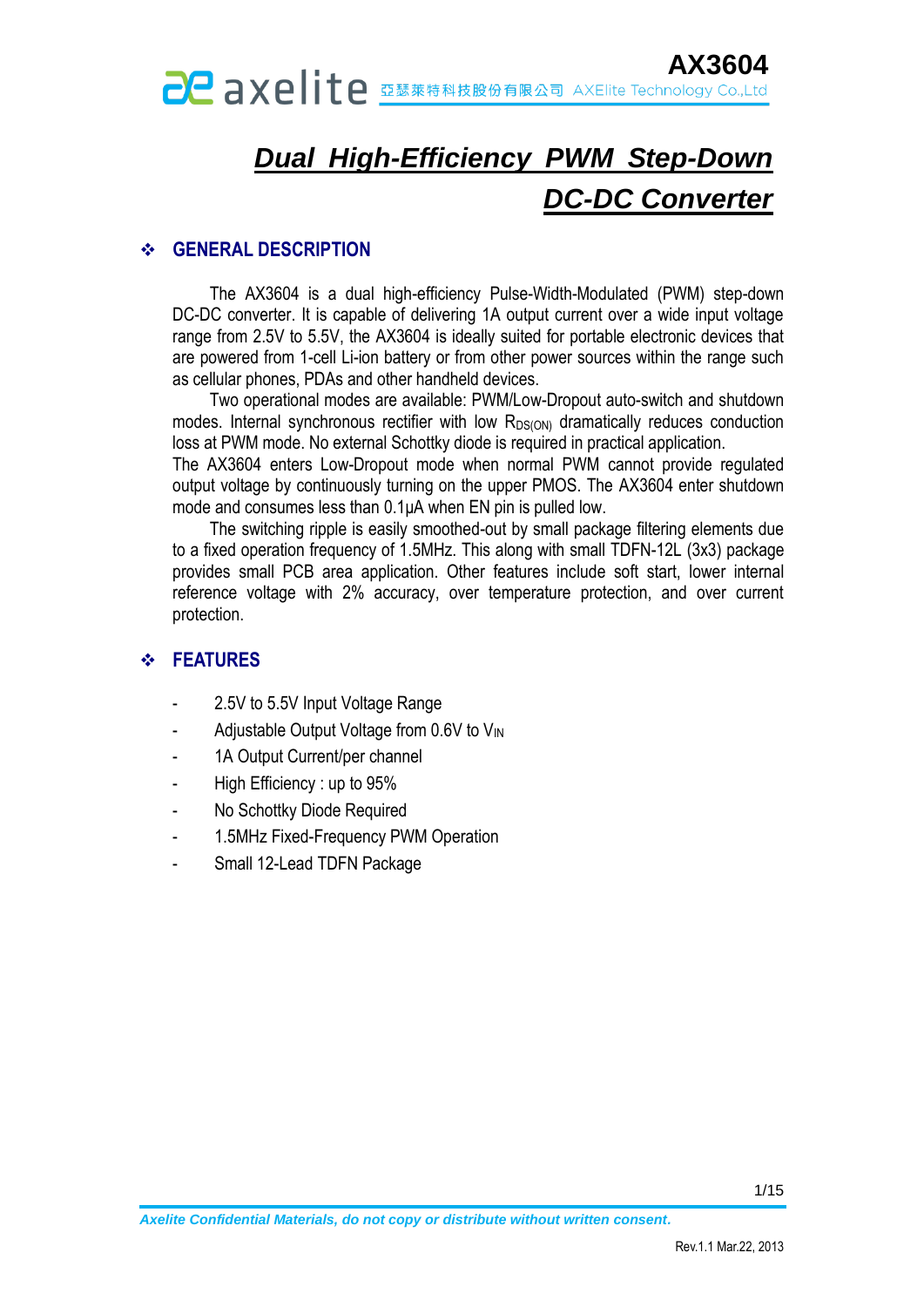# **BLOCK DIAGRAM**

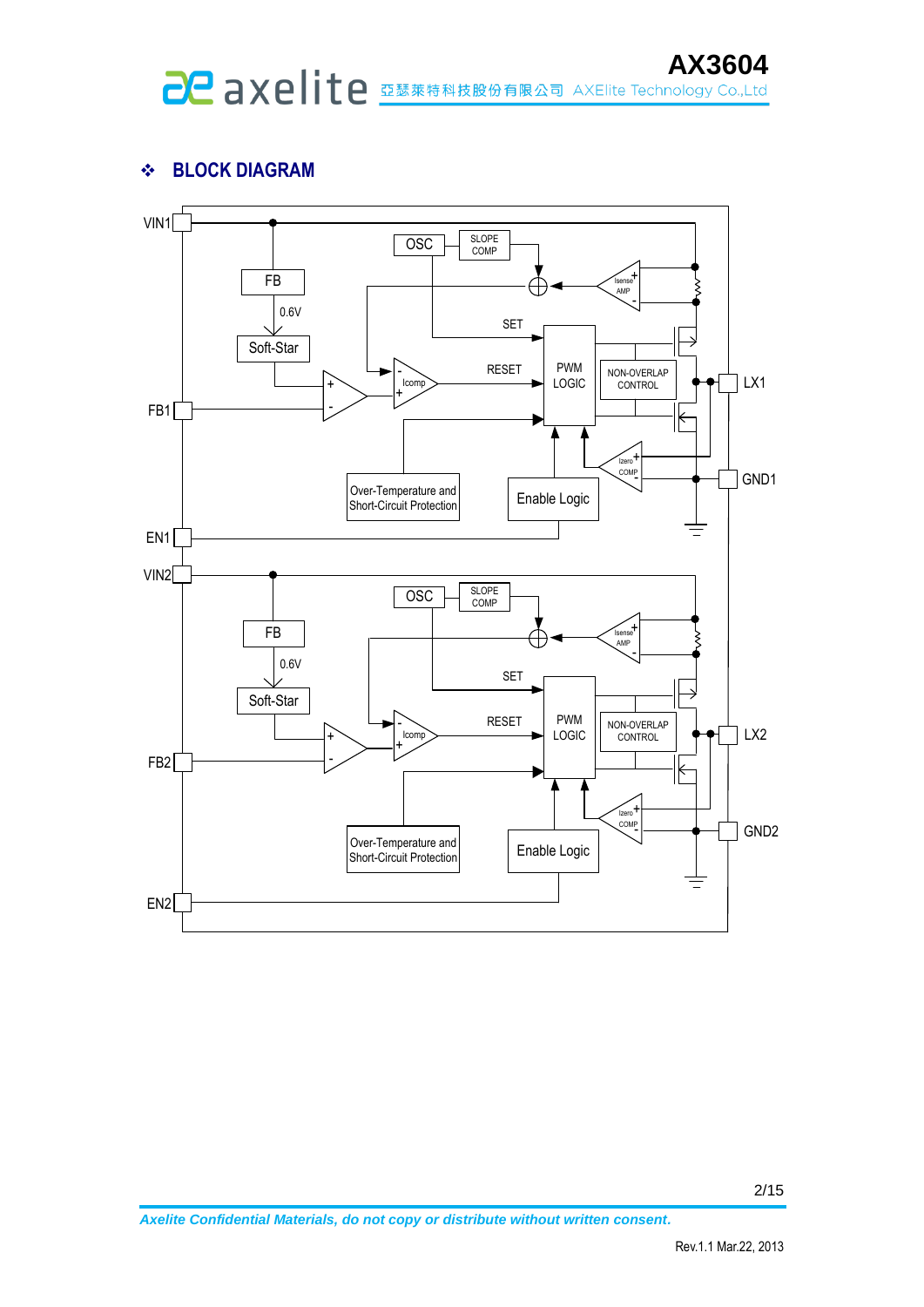# **PIN ASSIGNMENT**

The package of AX3604 is TDFN-12L (3×3); the pin assignment is given by:



| Name            | <b>Description</b>                                                                                                            |  |  |  |  |  |
|-----------------|-------------------------------------------------------------------------------------------------------------------------------|--|--|--|--|--|
|                 | VIN2   Power Input of Channel 2.                                                                                              |  |  |  |  |  |
| SW <sub>2</sub> | Pin for Switching of Channel 2.                                                                                               |  |  |  |  |  |
|                 | Ground. The exposed pad must be<br>$GND1,2$ soldered to a large PCB and<br>connected to GND for maximum<br>power dissipation. |  |  |  |  |  |
|                 | <b>FB1</b>   Feedback of Channel 1.                                                                                           |  |  |  |  |  |
|                 | NC1, 2 No Connection Pin.                                                                                                     |  |  |  |  |  |
| EN <sub>1</sub> | Chip Enable of Channel 1<br>(Active High).<br>VEN1 $\leq$ VIN1.                                                               |  |  |  |  |  |
| VIN1            | Power Input of Channel 1.                                                                                                     |  |  |  |  |  |
| SW1             | Pin for Switching of Channel 1.                                                                                               |  |  |  |  |  |
| FB <sub>2</sub> | Feedback of Channel 2.                                                                                                        |  |  |  |  |  |
| EN <sub>2</sub> | Chip Enable of Channel 2 (Active<br>High).<br>$VEN2 \leq VIN2$ .                                                              |  |  |  |  |  |

#### **ORDER/MARKING INFORMATION**

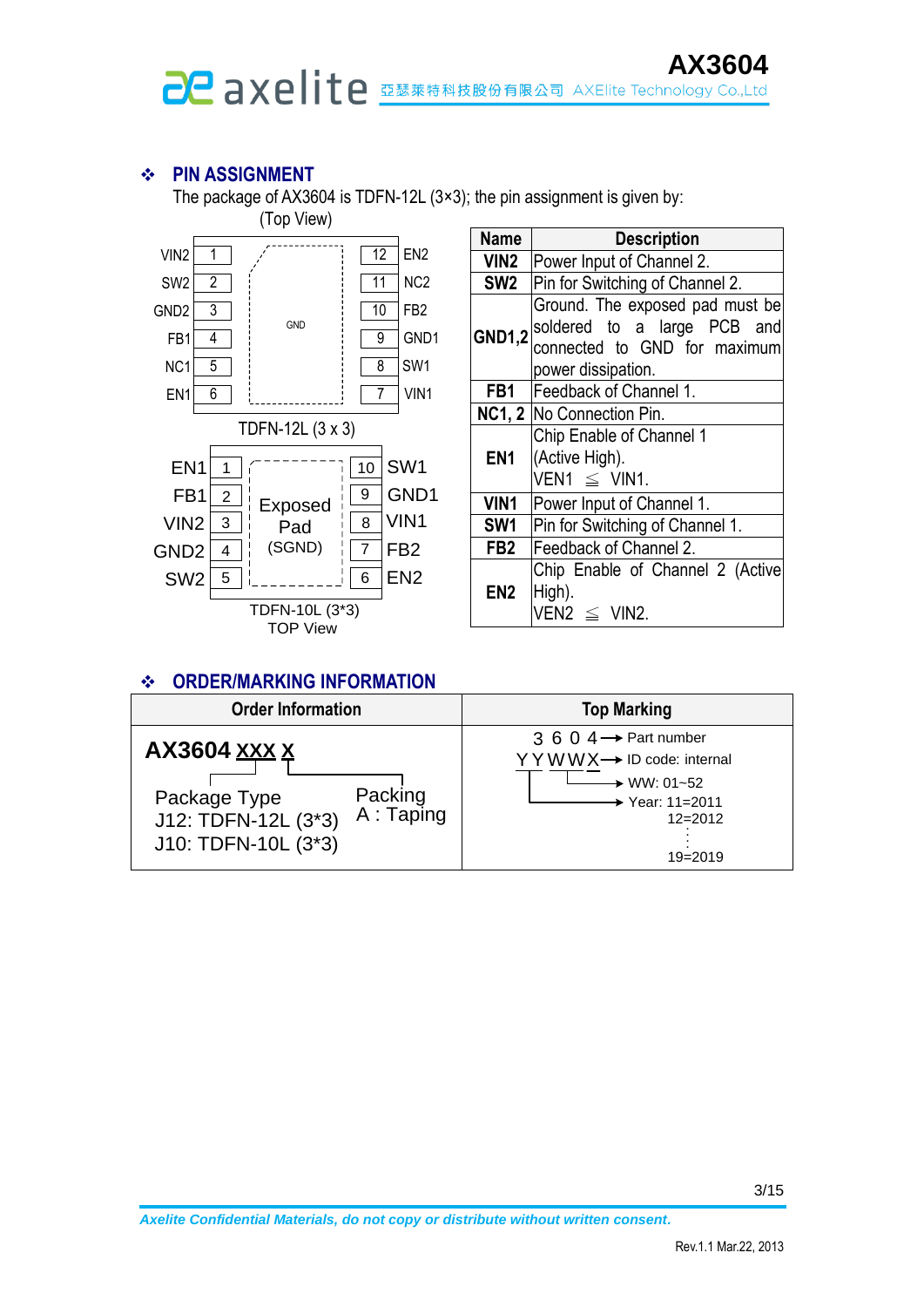#### **ABSOLUTE MAXIMUM RATINGS** (at TA=25°C)

| <b>Characteristics</b>                          | Symbol            | Rating                   | Unit        |
|-------------------------------------------------|-------------------|--------------------------|-------------|
| Supply Input Voltage                            | $V_{IN1}/V_{IN2}$ | $-0.3$ to 6              | V           |
| EN1, FB1, LX1, EN2, FB2 and LX2 Pin Voltage     |                   | $-0.3$ to $V_{IN} + 0.3$ | V           |
| Power Dissipation, PD $@$ T <sub>A</sub> = 25°C | <b>PD</b>         | 1.667                    | W           |
| Lead Temperature (Soldering, 10 sec.)           |                   | 260                      | °C          |
| Storage Temperature Range                       | $T_{ST}$          | $-65$ to 150             | $^{\circ}C$ |
| <b>Junction Temperature</b>                     | ТJ                | 150                      | $^{\circ}C$ |
| Thermal Resistance from Junction to case        | $\theta$ JC       | 8.2                      | °C/W        |
| Thermal Resistance from Junction to ambient     | $\theta_{JA}$     | 60                       | °C/W        |

Note:  $\theta$  JA is measured with the PCB copper area of approximately 1 in<sup>2</sup>(Multi-layer). That need connect to exposed pad.

# *<b>RECOMMENDED OPERATING CONDITIONS*

| <b>Characteristics</b>            | Symbol          | Rating      | Unit    |
|-----------------------------------|-----------------|-------------|---------|
| Supply Input Voltage              | V <sub>IN</sub> | 2.5 to 5.5  |         |
| <b>Junction Temperature Range</b> |                 | -40 to 125  | °C      |
| Ambient Temperature Range         |                 | $-40$ to 85 | $\circ$ |

Note: The device is not guaranteed to function outside its operating conditions.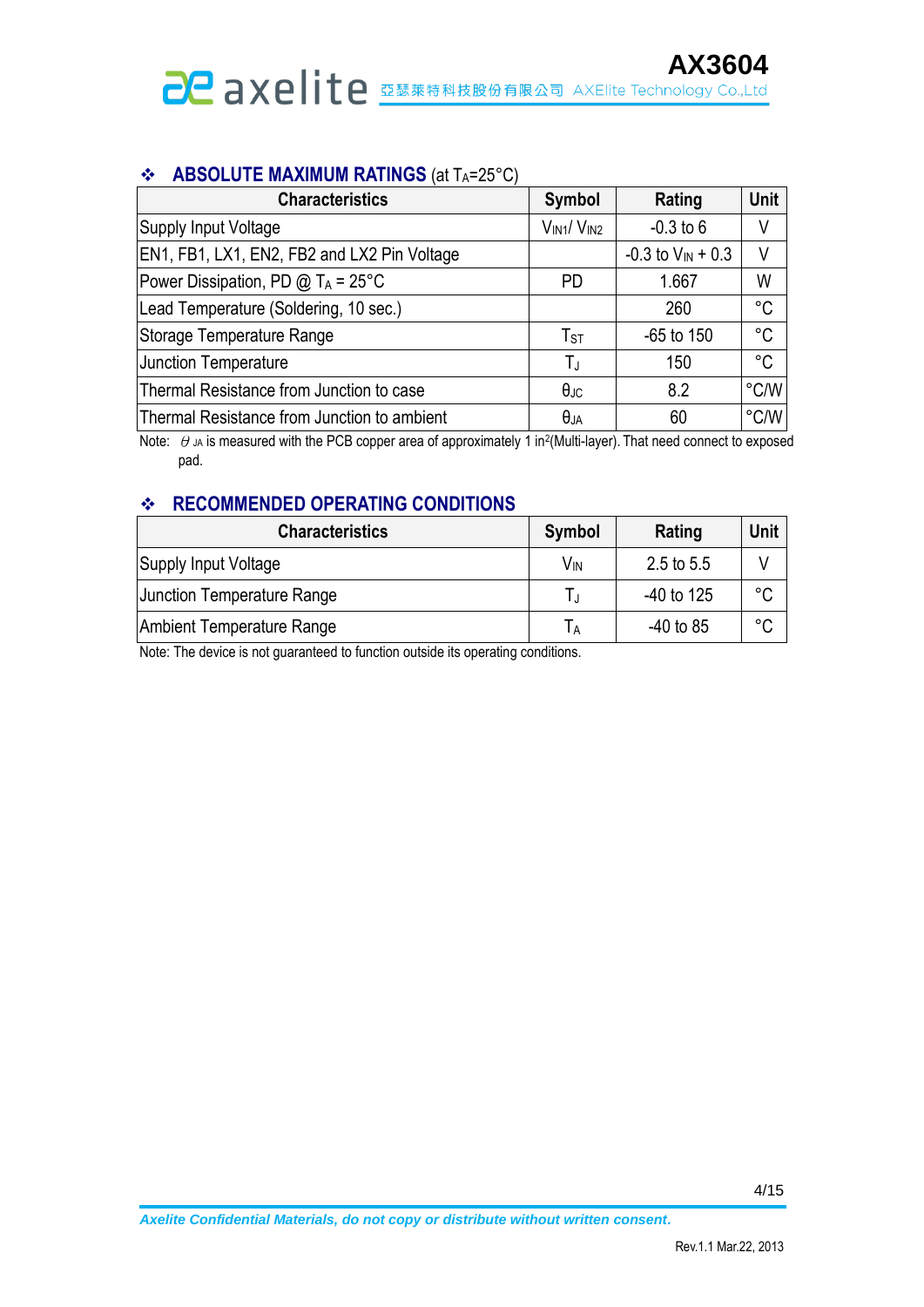# **AX3604**<br>Caxelite **BEXAXELITE**

### **ELECTRICAL CHARACTERISTICS**

 $(V_{IN} = 3.6V, V_{OUT} = 2.5V, V_{REF} = 0.6V, L = 2.2uH, C_{IN} = 4.7\mu F, C_{OUT} = 10\mu F, T_A = 25^{\circ}C,$  $I_{MAX}$ = 1A unless otherwise specified)

| <b>Characteristics</b>                     |            | Symbol                           | <b>Conditions</b>                                                                                                                    |                 | Min                      | <b>Typ</b>               | <b>Max</b>      | <b>Units</b>  |
|--------------------------------------------|------------|----------------------------------|--------------------------------------------------------------------------------------------------------------------------------------|-----------------|--------------------------|--------------------------|-----------------|---------------|
| <b>Channel 1 and Channel 2</b>             |            |                                  |                                                                                                                                      |                 |                          |                          |                 |               |
| Input Voltage Range                        |            | $V_{IN}$                         |                                                                                                                                      |                 | 2.5                      |                          | 5.5             | V             |
| <b>Under Voltage Lock Out</b><br>threshold |            | <b>UVLO</b>                      |                                                                                                                                      |                 |                          | $\overline{2}$           |                 | V             |
| Quiescent Current                          |            | lo                               | $I_{\text{OUT}}$ =0mA, $V_{FB}$ = $V_{REF}$ + 5%                                                                                     |                 | ٠                        | 250                      | 350             | μA            |
| <b>Shutdown Current</b>                    |            | <b>I</b> SHDN                    | EN=GND                                                                                                                               |                 |                          | 0.1                      | 1               | μA            |
| Reference Voltage                          |            | VREF                             | For Adjustable Output Voltage                                                                                                        |                 | 0.588                    | 0.6                      | 0.612           | V             |
| Adjustable Output Voltage<br>Range         |            | <b>V</b> <sub>OUT</sub>          | (Note $1$ )                                                                                                                          |                 | V <sub>REF</sub>         |                          | $V_{IN}$<br>-AV | $\vee$        |
|                                            |            | $\Delta V_{\text{OUT}}$          | $V_{IN}$ = 2.5V to 5.5V,<br>$V_{\text{OUT}} = 1.2V$ , $0A < I_{\text{OUT}} < 1A$                                                     |                 | $-3$                     | ÷.                       | $+3$            | $\%$          |
|                                            | Fix        | $\Delta$ Vout                    | $\overline{V}_{IN}$ = 2.5V to 5.5V,<br>$V_{OUT} = 1.3V$ , $0A < I_{OUT} < 1A$                                                        |                 | $-3$                     | -                        | 3               | $\frac{0}{0}$ |
| <b>Output Voltage</b>                      |            | $\Delta$ $V_{\text{OUT}}$        | $V_{IN}$ = 2.5V to 5.5V,<br>$V_{OUT} = 1.8V$ , $0A < I_{OUT} < 1A$                                                                   |                 | $-3$                     | $\overline{\phantom{0}}$ | 3               | $\frac{0}{0}$ |
| Accuracy                                   |            | $\Delta$ $V_{\text{OUT}}$        | $V_{IN}$ = $V_{OUT}$ + $\Delta V$ to 5.5V<br>(Note 2)<br>$V_{\text{OUT}} = 2.5V$ , $0A < I_{\text{OUT}} < 1A$                        |                 | $-3$                     | $\overline{a}$           | 3               | $\%$          |
|                                            |            |                                  | $V_{IN}$ = $V_{OUT}$ + $\Delta V$ to 5.5V<br>$\Delta$ V <sub>OUT</sub> (Note 2)<br>$V_{\text{OUT}} = 3.3V, 0A < I_{\text{OUT}} < 1A$ |                 | $-3$                     |                          | 3               | $\%$          |
| <b>Output Voltage</b><br>Accuracy          | Adjustable | $\Delta$ Vout                    | $V_{IN}$ = $V_{OUT}$ + $\Delta V$ to 5.5V<br>(Note 2)<br>$0A < I_{OUT} < 1A$                                                         |                 | $-3$                     |                          | 3               | $\frac{0}{0}$ |
| <b>FB Input Current</b>                    |            | $I_{FB}$                         | $V_{FB} = V_{IN}$                                                                                                                    |                 | $-50$                    |                          | 50              | nA            |
| RDS(ON) of P-MOSFET                        |            |                                  | $R_{DS(ON)_P} _{OUT}=200mA$                                                                                                          | $V_{IN} = 2.5V$ | $\overline{a}$           | 0.38                     |                 | Ω             |
|                                            |            |                                  |                                                                                                                                      | $V_{IN} = 3.6V$ | $\overline{\phantom{0}}$ | 0.28                     | $\overline{a}$  | Ω             |
|                                            |            | $R_{DS(ON)_N}$ $I_{OUT} = 200mA$ |                                                                                                                                      | $V_{IN}$ = 2.5V | $\overline{a}$           | 0.35                     | $\overline{a}$  | Ω             |
| RDS(ON) of N-MOSFET                        |            |                                  | $V_{IN} = 3.6V$                                                                                                                      |                 | $\overline{\phantom{a}}$ | 0.25                     | $\overline{a}$  | Ω             |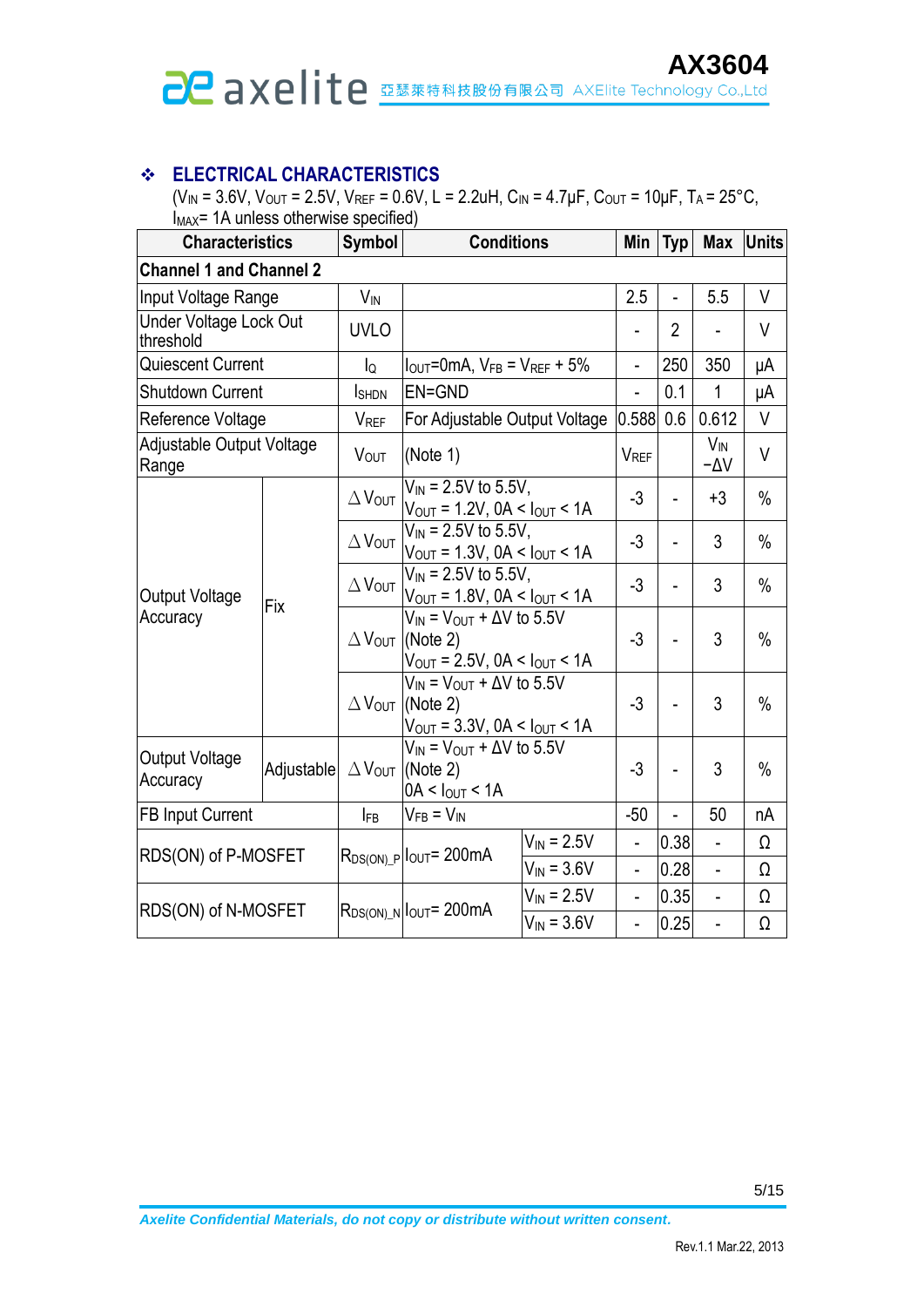# **ELECTRICAL CHARACTERISTICS (CONTINUOUS)**

 $(V_{IN} = 3.6V, V_{OUT} = 2.5V, V_{REF} = 0.6V, L = 2.2uH, C_{IN} = 4.7uF, C_{OUT} = 10uF, T_A = 25°C,$  $\dot{I}_{MAX}$ = 1A unless otherwise specified)

| <b>Characteristics</b>          |            | <b>Symbol</b>              | <b>Conditions</b>                                  |      | <b>Typ</b>               | <b>Max</b> | <b>Units</b> |
|---------------------------------|------------|----------------------------|----------------------------------------------------|------|--------------------------|------------|--------------|
| P-Channel Current Limit         |            | LIM P                      | $V_{IN}$ = 2.5V to 5.5V                            | 1.4  | 1.5                      |            | A            |
| <b>EN Input Voltage</b>         | Logic-High | V <sub>EN</sub> H          | $V_{\text{IN}}$ = 2.5V to 5.5V                     |      | $\blacksquare$           |            | ٧            |
|                                 | Logic-Low  | $V_{EN}$ L                 | $V_{IN}$ = 2.5V to 5.5V                            |      | $\blacksquare$           | 0.4        | ٧            |
| <b>Oscillator Frequency</b>     |            | f <sub>osc</sub>           | $V_{IN}$ = 3.6V, $I_{OUT}$ = 100mA                 | 1.2  | 1.5                      | 1.8        | <b>MHz</b>   |
| Maximum Duty Cycle              |            |                            |                                                    | 100  | $\overline{\phantom{0}}$ |            | $\%$         |
| LX Leakage Current              |            | <b>ILX</b>                 | $V_{IN} = 3.6V$ , $V_{LX} = 0V$ or $V_{LX} = 3.6V$ | $-1$ | ۰                        |            | μA           |
| Thermal Shutdown<br>Temperature |            | Tsp                        |                                                    |      | 160                      |            | °C           |
| Thermal Shutdown Hysteresis     |            | $\mathsf{T}_{\mathsf{SH}}$ |                                                    |      | 40                       |            | °C           |

Note1: Guarantee by design.

Note2:  $\Delta V = I_{\text{OUT}} x \text{ PRDS}(\text{ON})$ 

#### **APPLICATION CIRCUIT**

#### **Adjustable Voltage Regulator**



$$
V_{\text{OUT1}} = V_{\text{FB1}} \times (1 + \frac{R2}{R3}), V_{\text{OUT2}} = V_{\text{FB2}} \times (1 + \frac{R5}{R6})
$$
  
R3,R6 : Rang = 50K ~ 330K

6/15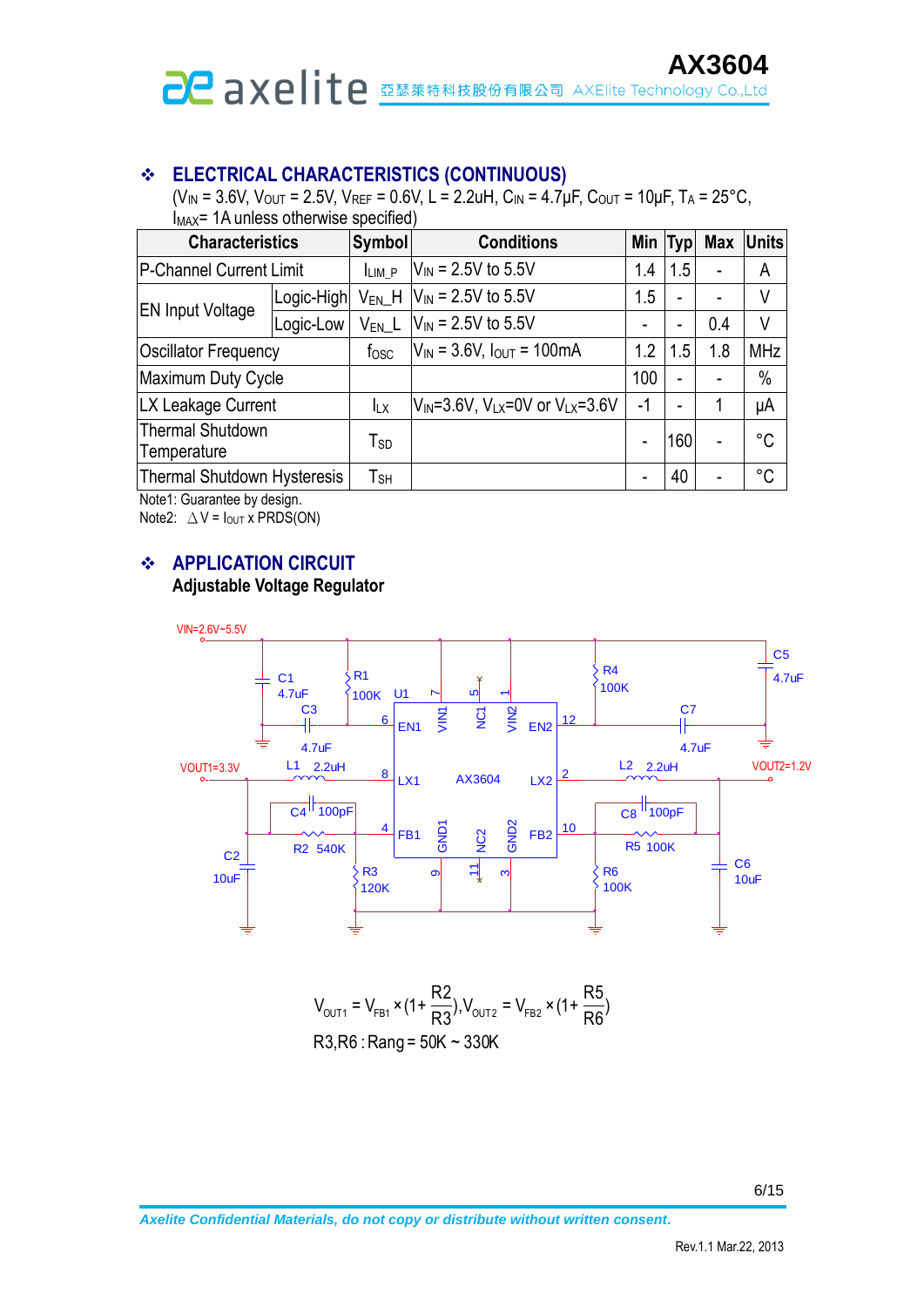# **FUNCTION DESCRIPTIONS**

#### **Operation**

AX3604 is a dual channel, monolithic switching mode Step-Down DC-DC converter. It utilizes internal MOSFETs to achieve high efficiency and can generate very low output voltage by using internal reference at 0.6V. It operates at a fixed switching frequency, and uses the slope compensated current mode architecture. This Step-Down DC-DC Converter supplies 1A output current by each channel with input voltage range from 2.5V to 5.5V.

#### **Current Mode PWM Control**

Slope compensated current mode PWM control provides stable switching and cycle-by-cycle current limit for excellent load and line responses and protection of the internal main switch (P-CH MOSFET) and synchronous rectifier (N-CH MOSFET). During normal operation, the internal P-CH MOSFET is turned on for a certain time to ramp the inductor current at each rising edge of the internal oscillator, and switched off when the peak inductor current is above the error voltage. The current comparator, lcomp limits the peak inductor current. When the main switch is off, the synchronous rectifier will be turned on immediately and stay on until either the inductor current starts to reverse, beginning of the next clock cycle.

#### **APPLICATION INFORMATION**

#### **Setting the Output Voltage**

Application circuit item shows the basic application circuit with AX3604 adjustable output version. The external resistor sets the output voltage according to the following equation:

$$
V_{\text{OUT1}} = 0.6 \text{V} \times (1 + \frac{\text{R2}}{\text{R3}}), V_{\text{OUT2}} = 0.6 \text{V} \times (1 + \frac{\text{R5}}{\text{R6}})
$$

| Vout | <b>R3/R6</b> | <b>R2/R5</b> |
|------|--------------|--------------|
| 1.2V | 100K         | 100K         |
| 1.5V | 100K         | 150K         |
| 1.8V | 150K         | 300K         |
| 2.5V | 150K         | 470K         |
| 3.3V | 120K         | 540K         |

Table 1 Resistor select for output voltage setting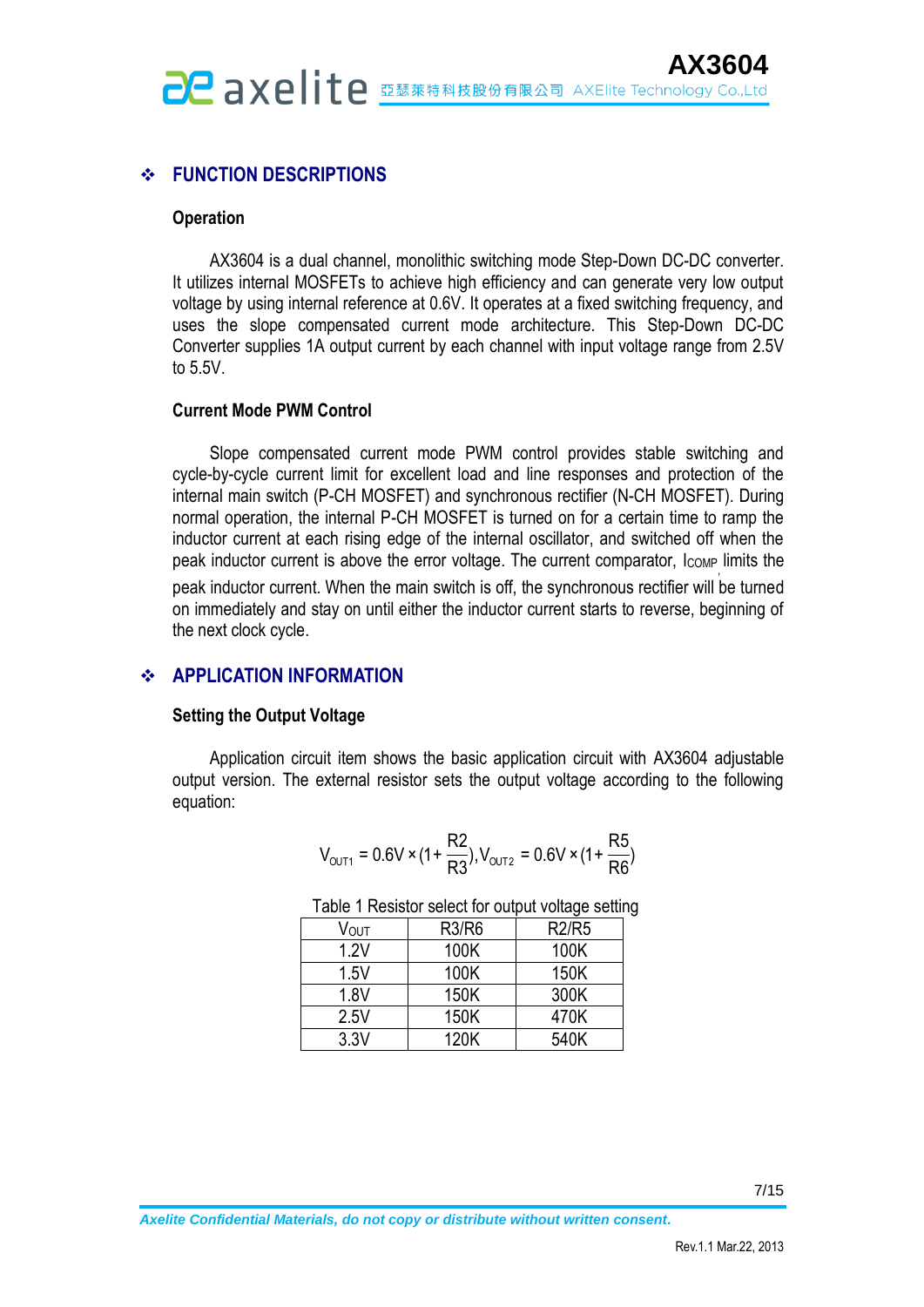#### **Inductor Selection**

For most designs, the AX3604 operates with inductors of 2.2µH to 3.3µH. Low inductance values are physically smaller but require faster switching, which results in some efficiency loss. The inductor value can be derived from the following equation:

$$
L = \frac{V_{ov} \times (V_{N} - V_{ov})}{V_{N} \times \Delta I_{L} \times f_{osc}}
$$

Where is inductor Ripple Current. Large value inductors lower ripple current and small value inductors result in high ripple currents. Choose inductor ripple current approximately 20% of the maximum load current 1000mA, ΔIL=200mA.

| VOUT                         | .2V        | 1.5V       | 1.8V       | 2.5V       |
|------------------------------|------------|------------|------------|------------|
| Inductor                     | 2.2uH      | 2.2uH      | 2.2uH      | 2.2uH      |
| Part Number<br><b>WE-TPC</b> | 7440430022 | 7440430022 | 7440430022 | 7440430022 |

Table 2 Inductor select for output voltage setting  $(V_{\text{IN}} = 3.6V)$ 

Note: Part type MH or M (www.we-online.com)

For optimum voltage-positioning load transients, choose an inductor with DC series resistance in the 50mΩ to 150mΩ range. For higher efficiency at heavy loads (above 200mA), or minimal load regulation (but some transient overshoot), the resistance should be kept below 100mΩ. The DC current rating of the inductor should be at least equal to the maximum load current plus half the ripple current to prevent core saturation (1000mA+100mA).

#### **Input Capacitor Selection**

The input capacitor reduces the surge current drawn from the input and switching noise from the device. The input capacitor impedance at the switching frequency shall be less than input source impedance to prevent high frequency switching current passing to the input. A low ESR input capacitor sized for maximum RMS current must be used. Ceramic capacitors with X5R or X7R dielectrics are highly recommended because of their low ESR and small temperature coefficients. A 4.7µF ceramic capacitor for most applications is sufficient.

#### **Output Capacitor Selection**

The output capacitor is required to be 10uF to keep the output voltage ripple small and to ensure regulation loop stability. The output capacitor must have low impedance at the switching frequency. Ceramic capacitors with X5R or X7R dielectrics are recommended due to their low ESR and high ripple current.

#### **Compensation Capacitor Selection**

The compensation capacitors for increasing phase margin provide additional stability. It is required 100pF, Please refer to Demo Board Schematic to design.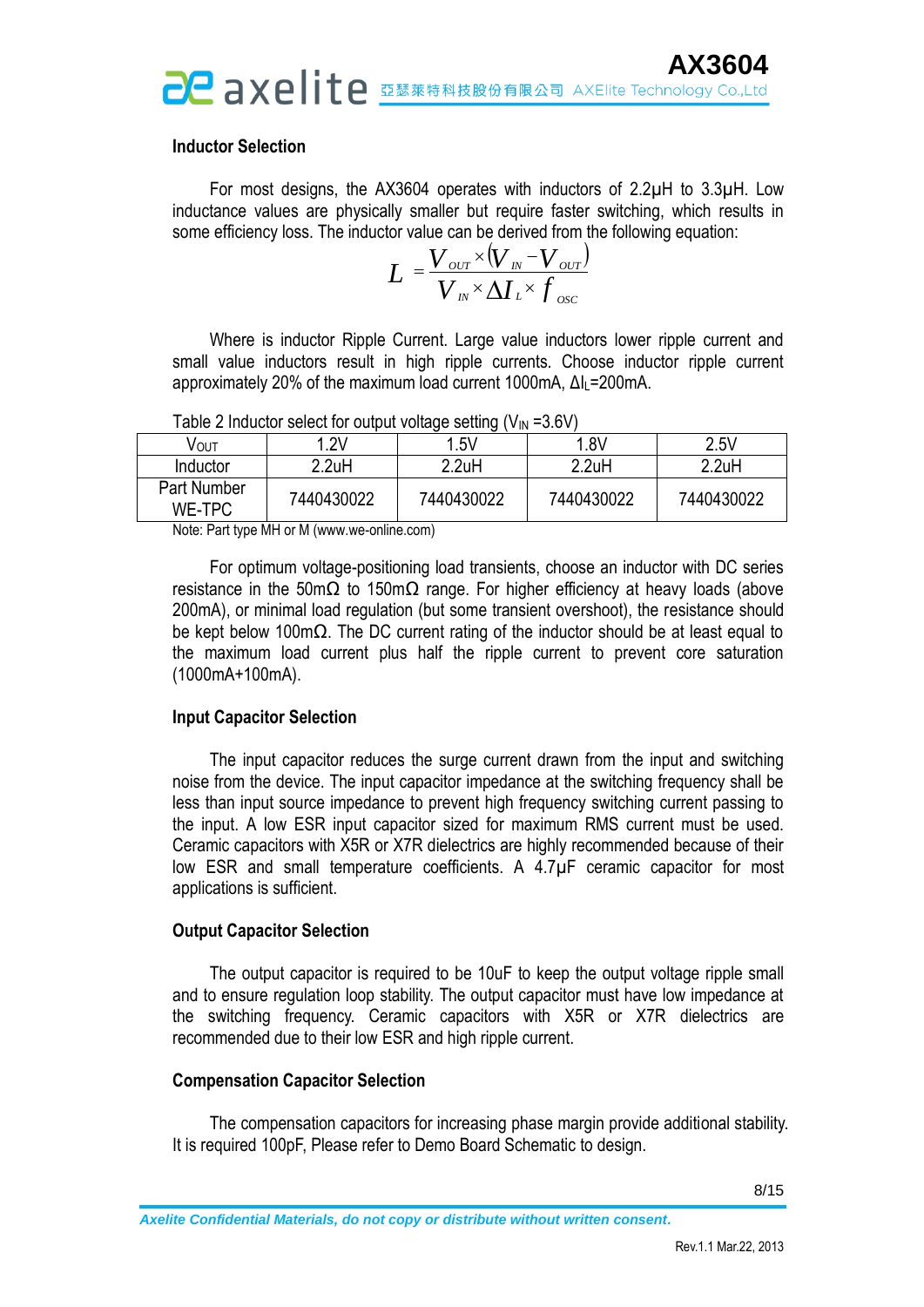#### **Output Voltage Programming**

The resistive divider allows the FB pin to sense a fraction of the output voltage as shown in setting the Output Voltage.



Setting the Output Voltage

For adjustable voltage mode, the output voltage is set by an external resistive divider according to the following equation:

$$
V_{\text{OUT1}} = V_{\text{FB1}} \times (1 + R2/R3), V_{\text{OUT2}} = V_{\text{FB2}} \times (1 + R5/R6)
$$

Where  $V_{FB}$  is the Feedback voltage (0.6V typical)

#### **Thermal Considerations**

The maximum power dissipation depends on the thermal resistance of IC package, PCB layout, the rate of surroundings airflow and temperature difference between junctions to ambient. The maximum power dissipation can be calculated by following formula:

$$
P_{D(MAX)} = (T_{J(MAX)} - T_A) / \theta_{JA}
$$

Where  $T_{J(MAX)}$  is the maximum junction temperature,  $T_A$  is the ambient temperature and the  $\theta_{JA}$  is the junction to ambient thermal resistance. For recommended operating conditions specification of AX3604 DC/DC converter, where  $T_{J(MAX)}$  is the maximum junction temperature of the die and  $T_A$  is the ambient temperature. The junction to ambient thermal resistance  $\theta_{JA}$  is layout dependent. For TDFN-12L (3x3) packages, the thermal resistance  $\theta_{JA}$  is 60°C/W on the 1 in<sup>2</sup> Multi-layer PCB copper area (The IC exposed pad must be connected to the PCB Copper area) two-layers thermal test board. The maximum power dissipation at  $T_A = 25^{\circ}$ C can be calculated by following formula:

$$
P_{D(MAX)} = (125^{\circ}C - 25^{\circ}C) / (60^{\circ}C/W) = 1.667W
$$
 for TDFN-12L (3x3) package

The maximum power dissipation depends on operating ambient temperature for fixed  $T_{J(MAX)}$  and thermal resistance  $\theta_{JA}$ .

9/15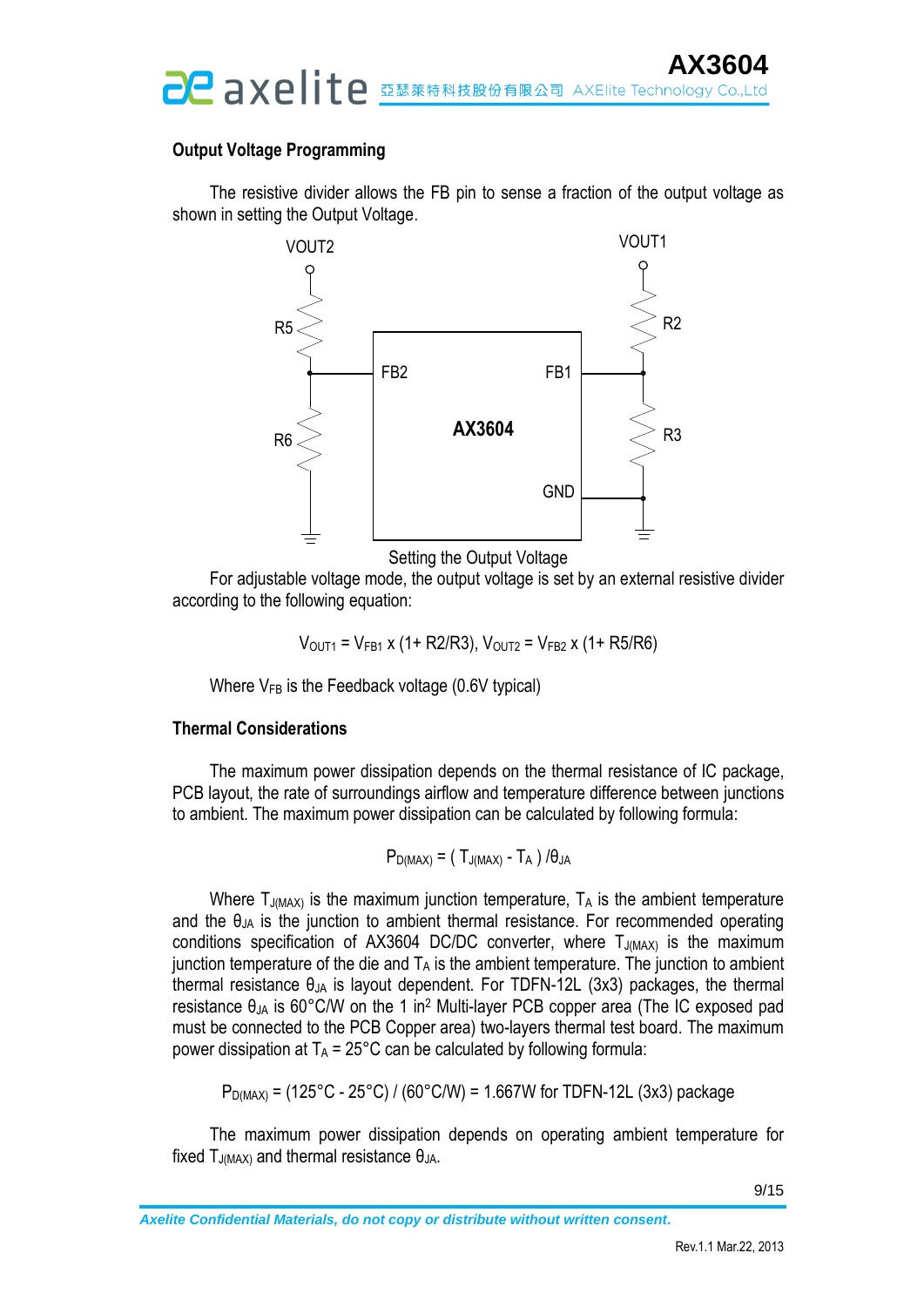# **AX3604**<br>axelite Technology Co.,Ltd

### **Layout Guide**

- 1. Input Capacitors (C5, C1) are necessarily closed to IC.
- 2. Feedback low-side resistor's (R3, R6) ground trace close to input capacitor's ground trace.
- 3. All power trace is wide and short.
- 4. Feedback trace must keep inductor's trace away

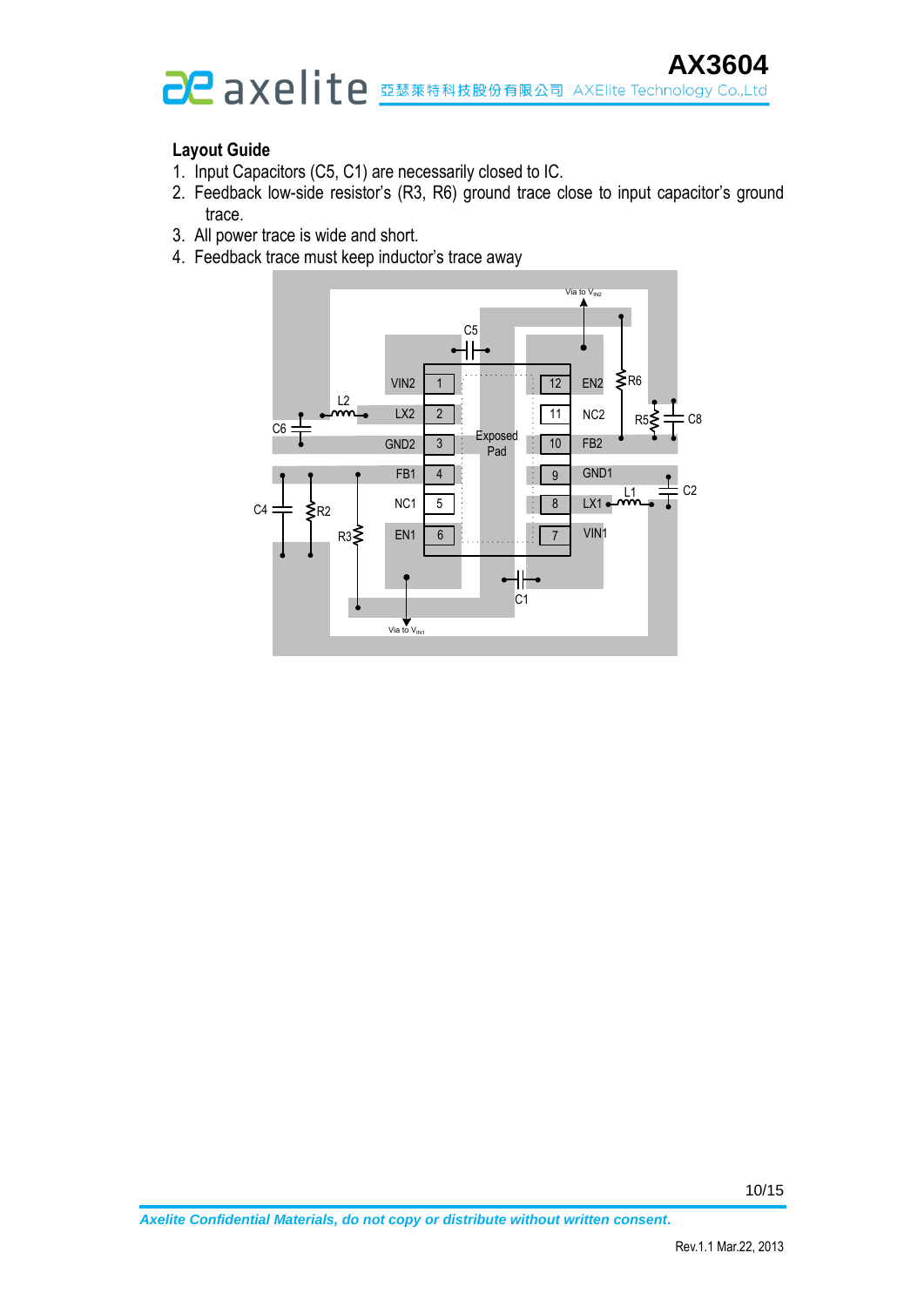# **TYPICAL CHARACTERISTICS**

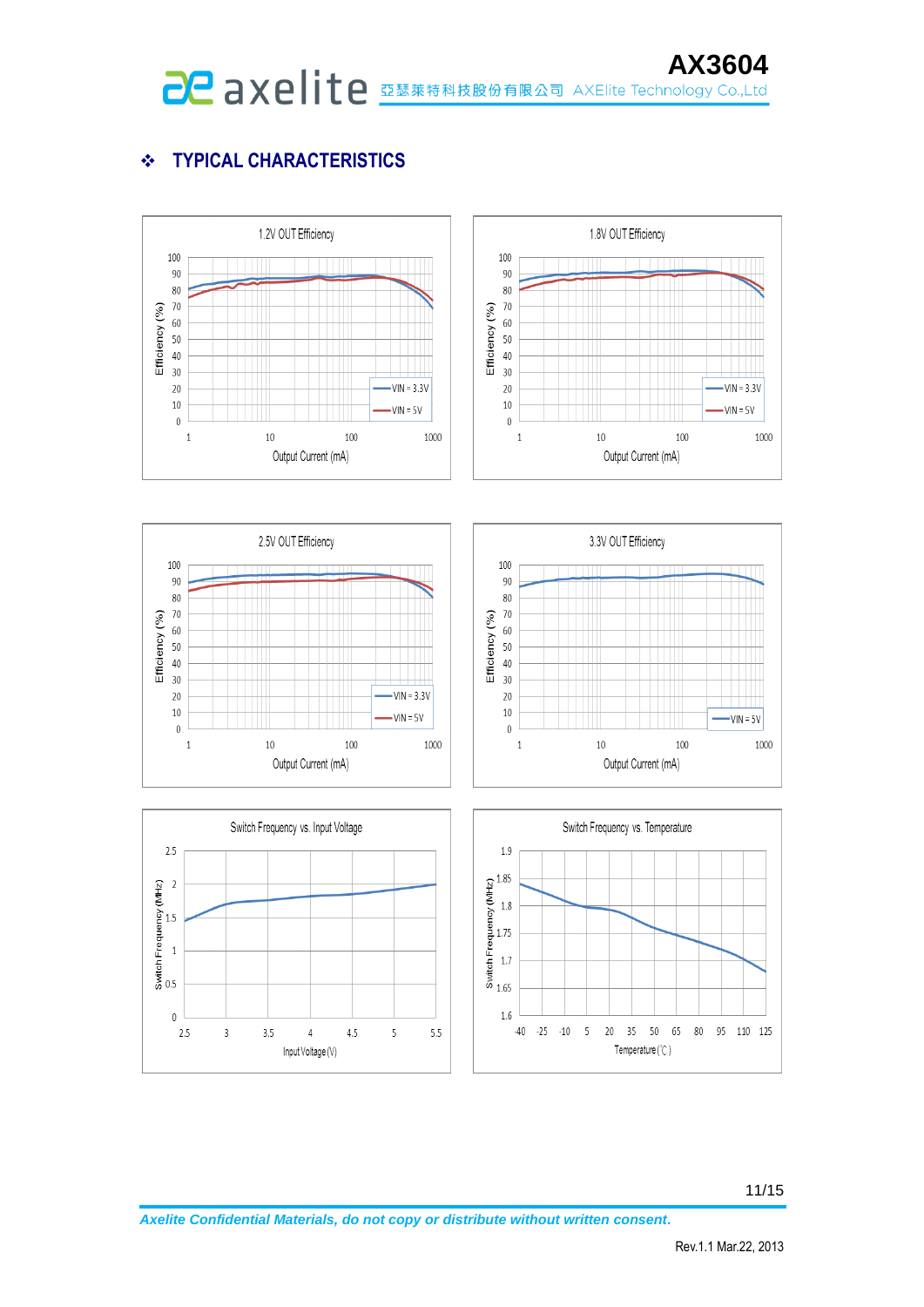# **TYPICAL CHARACTERISTICS (COUNTINOUS)**





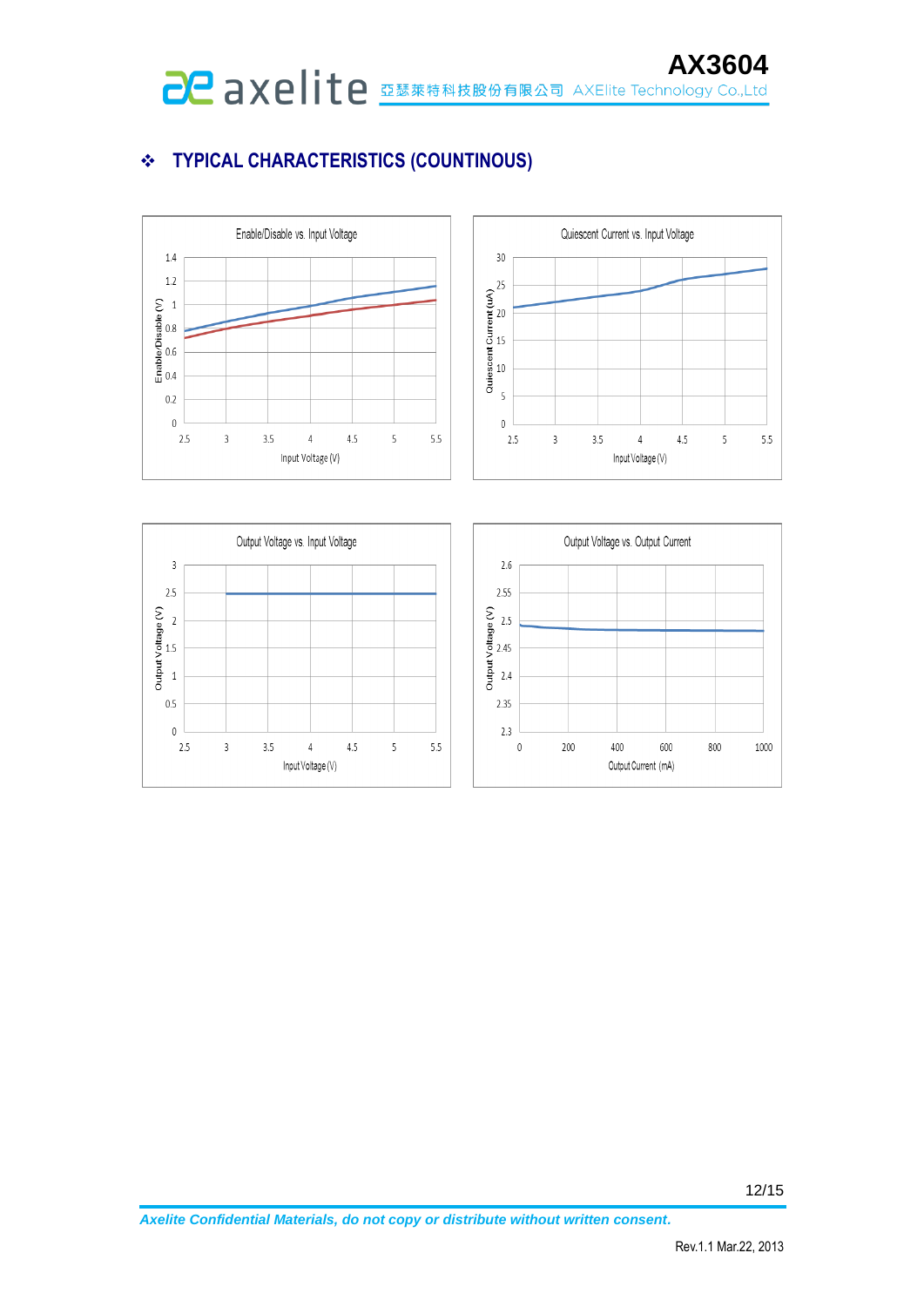# **AX3604**<br>axelite Technology Co.,Ltd

# **TYPICAL CHARACTERISTICS (COUNTINOUS)**

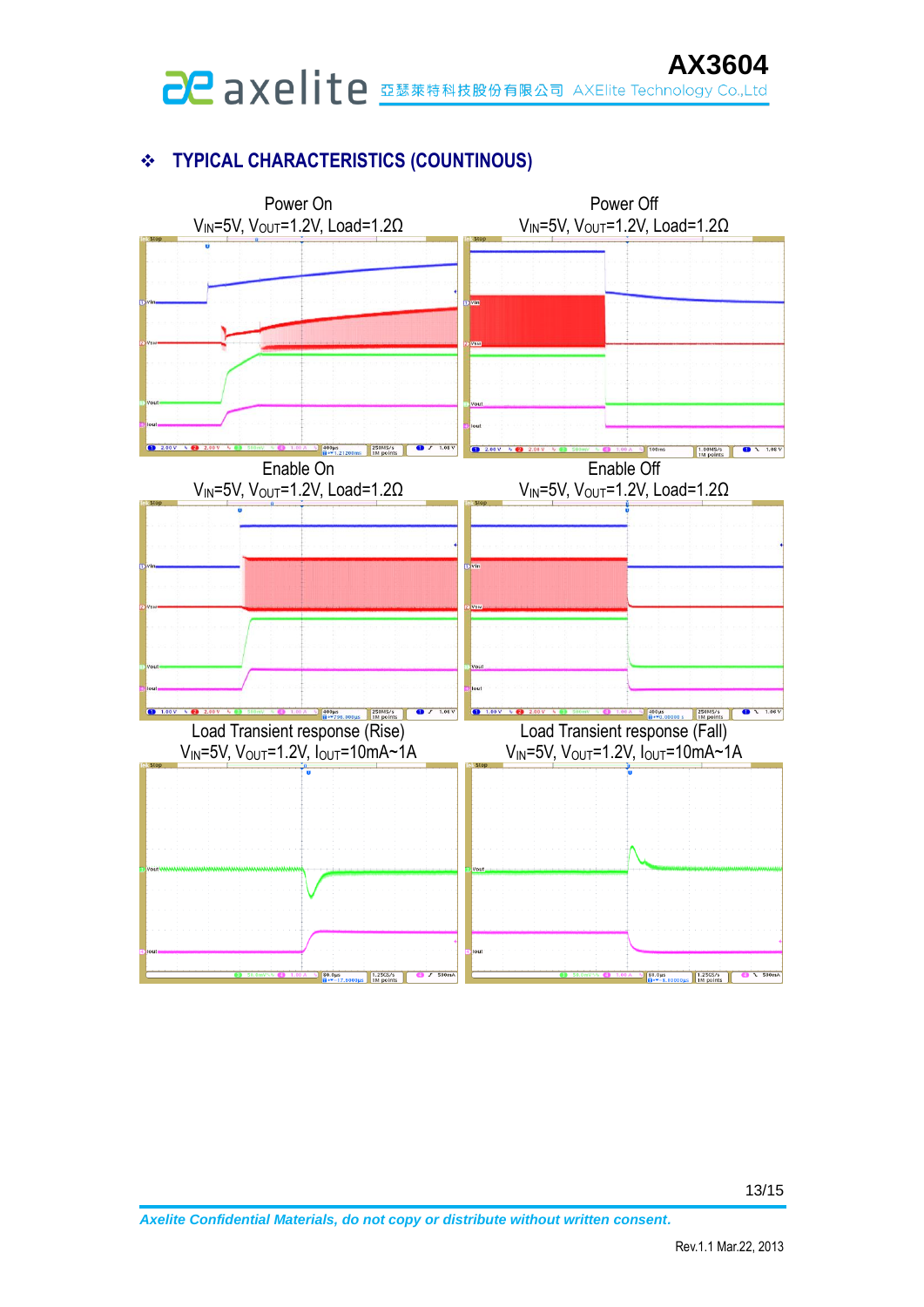# **PACKAGE OUTLINES**

**(1) TDFN-12L (3\*3)**



|                | <b>Dimensions in Millimeters</b> |          |      | <b>Dimensions in Inches</b> |           |       |
|----------------|----------------------------------|----------|------|-----------------------------|-----------|-------|
| <b>Symbol</b>  | Min.                             | Nom.     | Max. | Min.                        | Nom.      | Max.  |
| А              | 0.70                             | 0.75     | 0.80 | 0.028                       | 0.030     | 0.031 |
| A1             | 0.00                             | 0.02     | 0.05 | 0.000                       | 0.001     | 0.002 |
| A <sub>3</sub> | 0.20 REF                         |          |      | 0.008 REF                   |           |       |
| b              | 0.18                             | 0.25     | 0.28 | 0.008                       | 0.010     | 0.011 |
| D              |                                  | 3.00 BSC |      |                             | 0.118 BSC |       |
| D <sub>2</sub> | 2.40                             | 2.50     | 2.55 | 0.094                       | 0.098     | 0.100 |
| E              | 3.00 BSC                         |          |      | 0.118 BSC                   |           |       |
| E2             | 1.50                             | 1.60     | 1.65 | 0.059                       | 0.063     | 0.065 |
| e              | 0.45 BSC                         |          |      |                             | 0.018 BSC |       |
|                | 0.30                             | 0.40     | 0.50 | 0.012                       | 0.016     | 0.002 |
| Κ              | 0.20                             |          |      | 0.008                       |           |       |

14/15